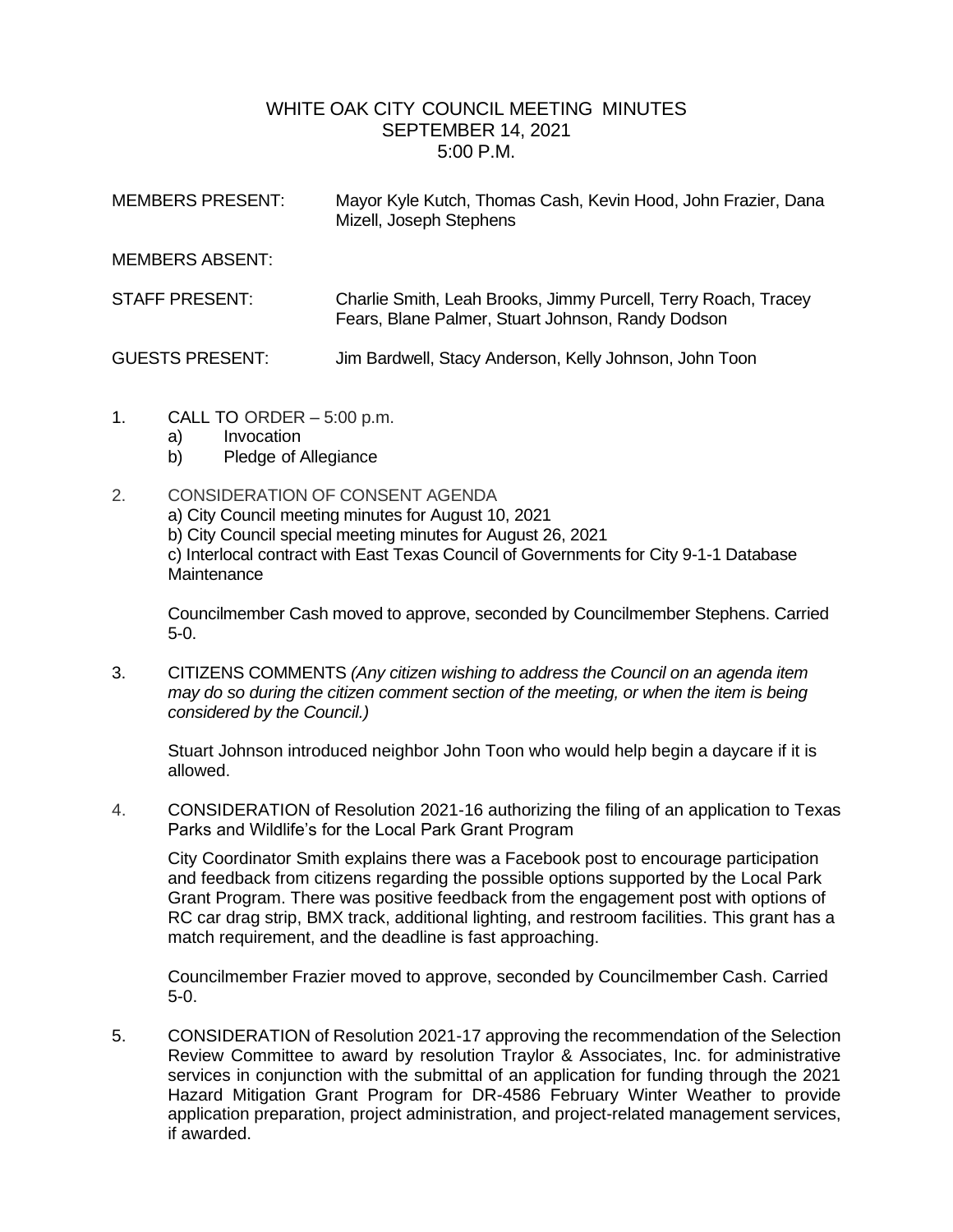CC Smith explained this grant has resulted from the winter freeze and can be used to replace obsolete water lines. RFP's and RFQ's were sent out and the only response received for administrative services was from Traylor & Associates, Inc.

Mayor Pro-tem Hood moved to approve, seconded by Councilmember Mizell. Carried 5-0.

6. CONSIDERATION of Resolution 2021-18 approving the recommendation of the Selection Review Committee to award by resolution Schaumburg & Polk, Inc. for engineering services in conjunction with the submittal of an application for funding through the 2021 Hazard Mitigation Grant Program for DR-4586 February Winter Weather to provide application preparation and project implementation, if awarded.

CC Smith explained four engineering firms submitted and the Selection Review Committee ranked all engineering firms with Schaumburg & Polk, Inc receiving the highest points.

Councilmember Mizell moved to approve, seconded by Councilmember Stephens. Carried 5-0.

7. CONSIDERATION of Resolution 2021-19 authorizing the filing of an application for financial assistance from the State Infrastructure Bank

CC Smith explained this is for the submittal for the SIB Loan needed for the Highway 42 expansion.

Councilmember Stephens moved to approve, seconded by Councilmember Cash. Carried 5-0.

8. CONSIDERATION of Resolution 2021-20 authorizing WOEDCO to enter into an economic development performance agreement with Smooth Fabrication

CC Smith explained Smooth Fabrication moved their company from Tyler and are needing equipment and WOEDCO offered them \$20,000 with the contingency the equipment was paid in full.

Councilmember Cash moved to approve, seconded by Mayor Pro-tem Hood. Carried 5-0.

## 9. CONSIDERATION of Ordinance 2021-12 and Ordinance 2021-13 to approve amendments and adjustments to fiscal year 2021 budget

City Secretary Leah Brooks advised these adjustments reflect a reallocation of funds as well as the payment of our required 10% for the George Richey expansion that was funded from the 2020 SIB Loan as well as record receipt of the first half of the ARPA funds.

Mayor Pro-tem Hood moved to approve, seconded by Councilmember Frazier. Carried 5-0.

10. CONSIDERATION of Ordinance 2021-14 to adopt the budget for fiscal year 2021-2022 (Record vote required)

Councilmember Frazier moved to approve, seconded by Councilmember Stephens. Record vote taken: For: Dana Mizell, Joseph Stephens, Thomas Cash, John Frazier, Kevin Hood. Against: None.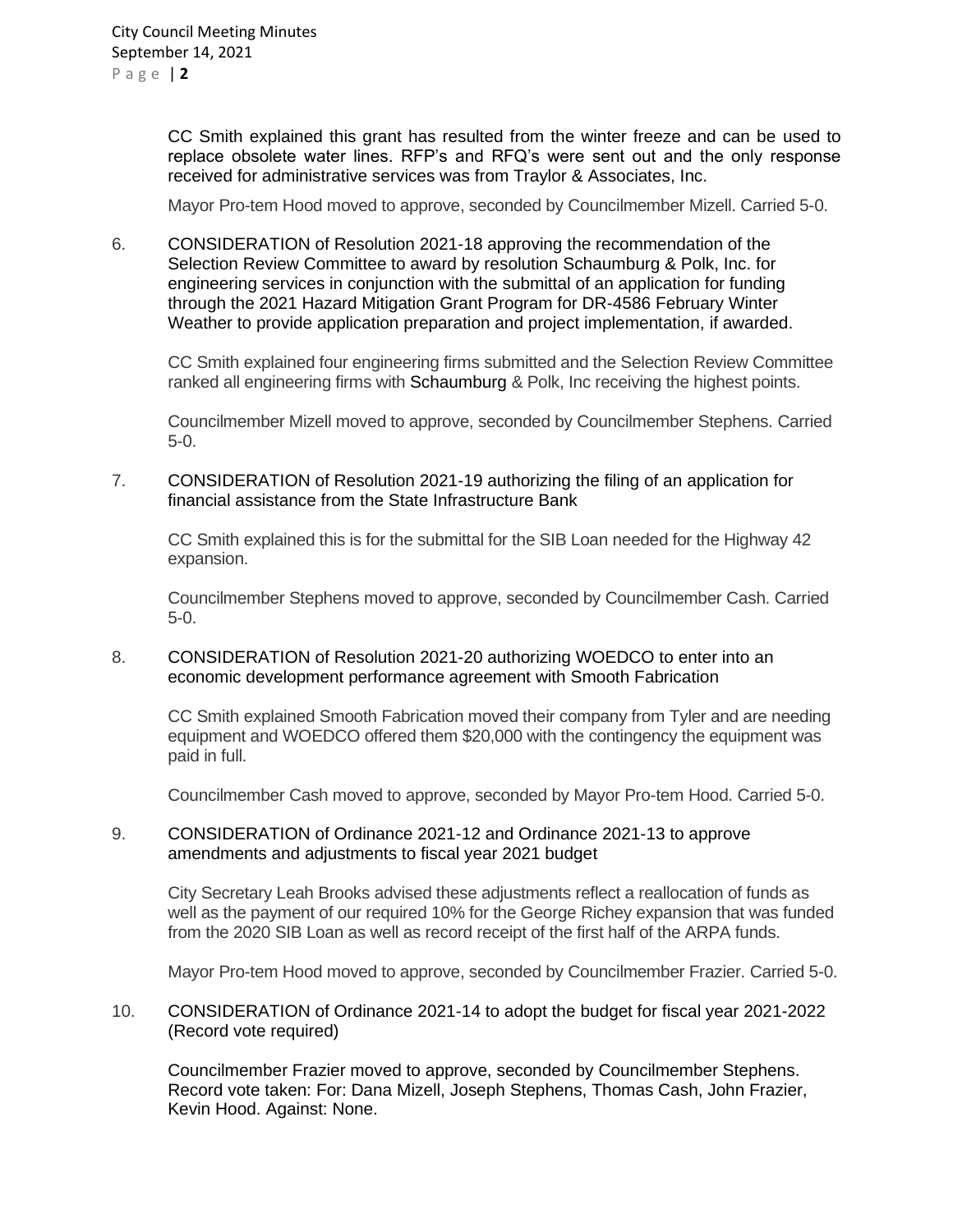11. RATIFICATION VOTE to adopt the budget for fiscal year 2021-2022 that will raise total property tax revenue (Record vote required)

Councilmember Frazier moved to approve, seconded by Mayor Pro-tem Hood. Record vote taken. For: Kevin Hood, John Frazier, Thomas Cash, Joseph Stephens, Dana Mizell. Against: None.

12. CONSIDERATION of Ordinance 2021-15 to adopt the ad valorem tax rate for fiscal year 2021-2022 (Record vote required)

Mayor Pro-tem Hood moved to approve the tax rate of \$0.62894/\$100, seconded by Councilmember Mizell. Record vote taken. For: Dana Mizell, Joseph Stephens, Thomas Cash, John Frazier, Kevin Hood. Against: None.

13. CONSIDERATION of Ordinance 2021-16 Amending Section 7 of the Zoning Ordinance

CC Smith advised this is to address non-conforming properties to bring them into conformance.

Councilmember Mizell moved to approve, seconded by Councilmember Frazier. Carried 5-0.

14. CONSIDERATION of amendments to Zoning Code Sections 19, 20, and 21

CC Smith explained the amendments including the additional wording of square footage requirements, percentage of lot coverage and allowance of permanent carports upon approval in certain areas on a case-by-case basis.

Councilmember Stephens moved to approve, seconded by Councilmember Mizell. Carried 5-0.

## 15. CITY COORDINATOR REPORT

- a) Update on capital improvement projects CC Smith advised the Old Hwy 80 bridge repair has begun and traffic will be diverted until it is complete. The water tower is almost complete, it is either already filled with water or will be soon.
- b) Administrative updates CC Smith advised Roughneck days will be this weekend. Police Chief Terry Roach advised the parade lineup will begin at 9:30 a.m. with parade starting at 10 a.m.

## 16. ADJOURNMENT

Councilmember Frazier moved to adjourn at 5:27 p.m., seconded by Councilmember Stephens. Adjourned by consensus.